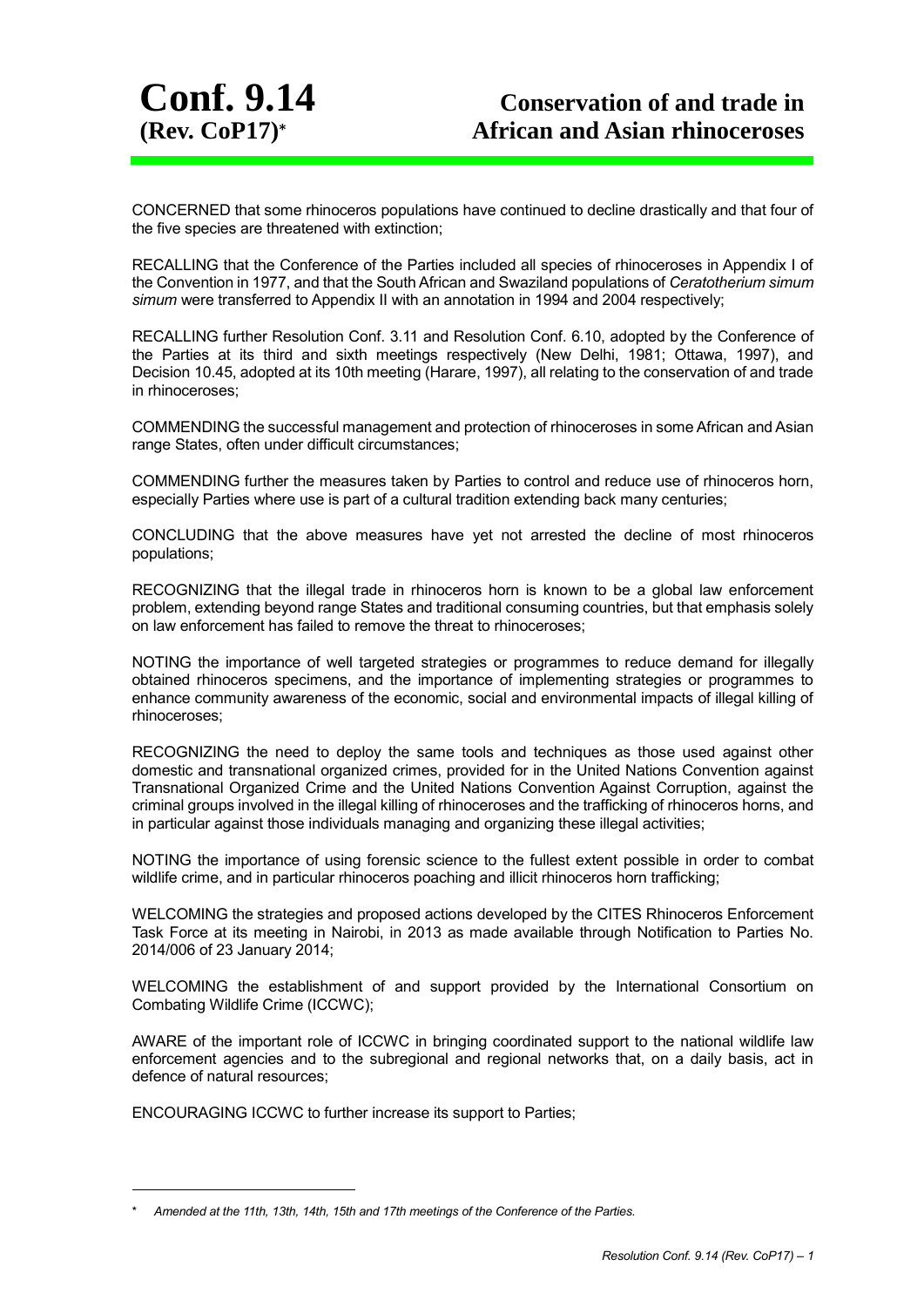RECOGNIZING that some international measures may have unintended consequences, for example, on trade;

RECOGNIZING that there is a diversity of opinion as to the most effective approaches to the conservation of rhinoceroses;

CONCERNED that threats to rhinoceros populations and demand for rhinoceros horns and other parts and derivatives still exist, and that the cost of ensuring adequate security for rhinoceroses and rhinoceros horn stocks is increasing and cannot easily be met by many range States;

#### THE CONFERENCE OF THE PARTIES TO THE CONVENTION

- 1. URGES all Parties to:
	- a) adopt and implement comprehensive legislation and enforcement controls, including internal trade restrictions and penalties:
		- i) aimed at reducing illegal trade in rhinoceros parts and derivatives, including any specimen that appears from an accompanying document, the packaging, a mark or label, or from any other circumstances, to be a rhinoceros part or derivative;
		- ii) incorporating specific provisions that apply to CITES-related offences, including the possession of rhinoceros specimens acquired in violation of the Convention, and to engage with the Secretariat as may be needed, for legal assistance in the development of legislative measures aimed at tackling illegal trade in rhinoceros specimens and to ensure effective domestic enforcement and prosecution of offenders; and
		- iii) that make provision for strong penalties, including custodial sentences, to deter illegal killing of rhinoceroses and illegal possession of and trade in rhinoceros horn;
	- b) adopt legislation or draw upon existing legislation to facilitate the use of specialized investigation techniques such as controlled deliveries and covert investigations, where appropriate, in support of conventional investigation techniques, in particular for offences related to the illegal killing of rhinoceroses and the trafficking of rhinoceros horns;
	- c) maximize the impact of enforcement actions to combat illegal killing of rhinoceroses and the trafficking of rhinoceros horns, by using other tools and regulations, such as anti-moneylaundering and asset forfeiture legislation, in support of wildlife legislation;
	- d) prosecute members of organized crime groups implicated in rhinoceros-related crimes under a combination of relevant laws which carry appropriate penalties that will act as effective deterrents, whenever possible;
	- e) immediately bring the seizure of illegal rhinoceros specimens made within their territories:
		- i) to the attention of authorities in countries of origin, transit and destination, as applicable, providing information associated with the seizure, for example on *modus operandi*, accompanying documentation, any identification marks on the seized specimens, where appropriate the details of the offenders involved, and any other information that could assist the initiation of investigations as appropriate, in countries of origin, transit and destination; or
		- ii) to the attention of the CITES Secretariat in cases where sufficient information is not available to identify the countries of origin, transit and destination of the seized rhinoceros specimens, including information describing the circumstances of the seizure;
	- f) collect samples from rhinoceros horn seized within their territories for forensic analysis, to link such horns to crime scenes and implicated suspects, and to promote successful prosecution;
	- g) use the *Form for collection and sharing of data on rhinoceros horn seizures and on samples for forensic analysis* provided in the Annex to this Resolution, as a standard format to collect and share information about seizures of rhinoceros specimens, and for the collection of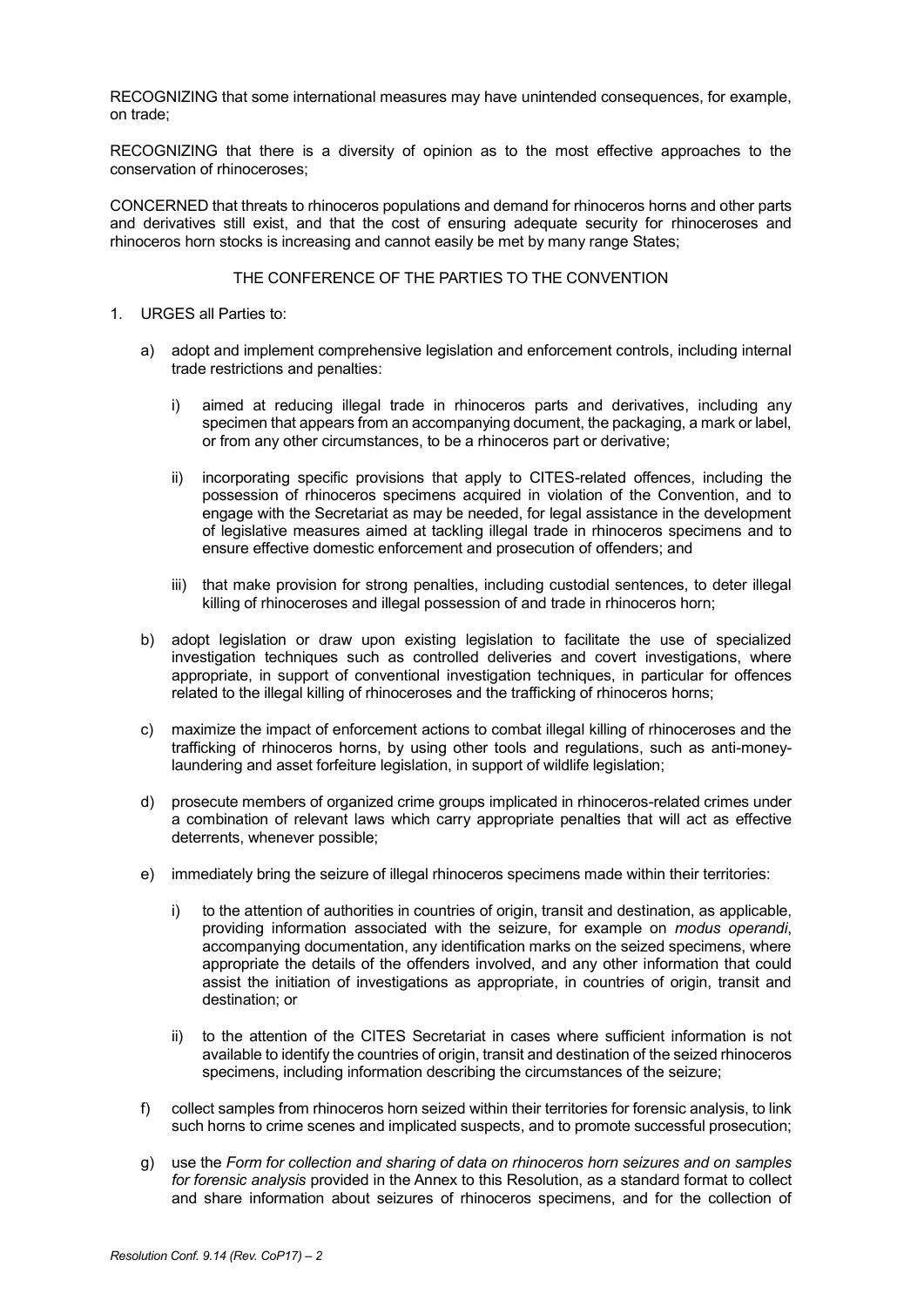relevant data to accompany samples collected from seized rhinoceros specimens for forensic analyses, in support of the implementation of paragraphs e) i) and ii) and f) above;

- h) prior to issuing permits or certificates, including pre-Convention certificates, authorizing the movement of specimens of rhinoceroses, consult with the country of destination, so that the trade may be confirmed and monitored; and
- i) consider introducing stricter domestic measures to regulate the re-export of rhinoceros horn specimens from any source;

#### 2. URGES

- a) all Parties that have stocks of rhinoceros horn to identify, mark, register and secure such stocks, and declare these to the Secretariat each year before 28 February, in a format to be defined by the Secretariat;
- b) the Secretariat and other appropriate bodies, where possible, to assist those Parties with inadequate legislation, enforcement, or control of stocks, by providing them technical advice and relevant information;
- c) range States to be vigilant in their law enforcement efforts, including the prevention of illegal hunting, the early detection of potential offenders and the application of appropriate penalties to act as effective deterrents;
- d) that law enforcement cooperation between and among range and implicated States be increased through the existing international, regional and national law enforcement mechanisms and, where necessary, for example, through the establishment of treaties on extradition and Mutual Legal Assistance in criminal matters, in order to curtail rhinoceros poaching and illegal trade in rhinoceros horn; and
- e) the Parties that are affected by illegal killing of rhinoceroses and the trafficking of rhinoceros horns, either as range or implicated States, to:
	- i) as a matter of priority work with all user groups and industries to develop and implement well targeted strategies for reducing the use and consumption of rhinoceros parts and derivatives, with the aim of achieving measurable change in consumer behaviour;
	- ii) develop and implement strategies or programmes to enhance community awareness of the economic, social and environmental impacts of illegal wildlife trade, and to encourage the general public to report activities related to the illegal killing of rhinoceroses and the trafficking of rhinoceros horns to appropriate authorities for further investigation; and
	- iii) provide information on the effectiveness of strategies or programmes referred to in subparagraphs e) i) and ii) above, to the IUCN/SSC African and Asian Rhino Specialist Groups and TRAFFIC, to assist in identifying best practices and challenges experienced, and for inclusion into the joint IUCN/TRAFFIC report;
- 3. DIRECTS the Standing Committee to continue to pursue actions aimed at ending rhinoceros poaching and illegal trade in rhinoceros parts and derivatives, ensuring that:
	- a) all such actions are accompanied by evaluations of their effectiveness and appropriate recommendations; and
	- b) the policies that guide interventions are responsive and adaptive to the outcome of the evaluations;
- 4. RECOMMENDS that those range States without a budgeted conservation and management plan for rhinoceroses should develop and implement one as expeditiously as possible, utilizing all available relevant expertise and resources;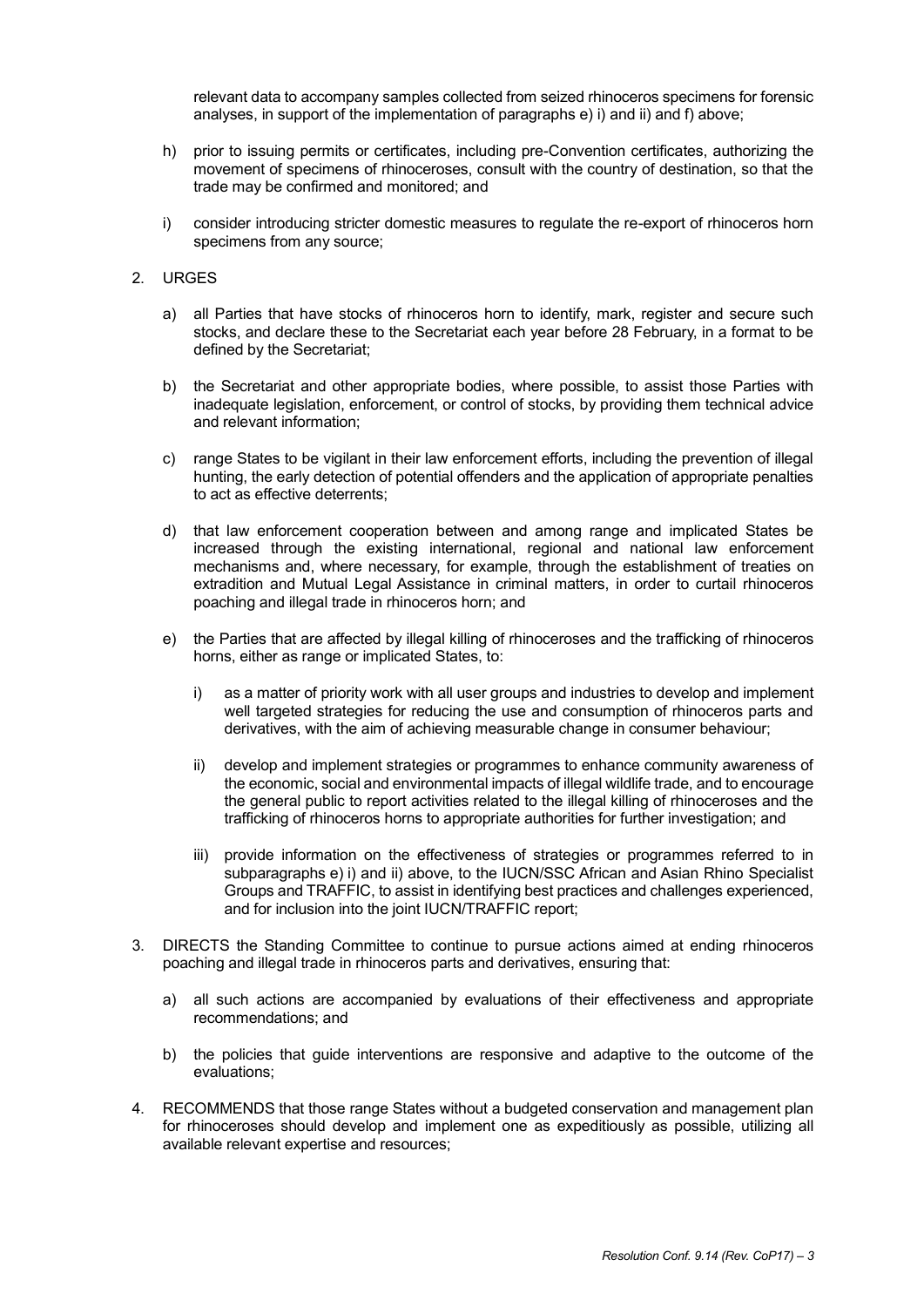- 5. RECOMMENDS further that those range States with an existing, budgeted plan for rhinoceroses should endeavour to implement the plan as expeditiously as possible, and should undertake a review of the effectiveness of enforcement and trade control measures therein;
- 6. RECOMMENDS that ,where appropriate, national level measures are in place for the management of imported rhinoceros horn trophies, including addressing the issue of alteration and transfer of such trophies, to ensure that rhinoceros horns acquired as legal hunting trophies remain in lawful possession;
- 7. DIRECTS the Secretariat, prior to each meeting of the Conference of the Parties, and pending external funding, to commission the IUCN/SSC African and Asian Rhino Specialist Groups and TRAFFIC to submit a report to the Secretariat on:
	- a) the national and continental conservation status of African and Asian rhinoceros species,
	- b) trade in specimens of rhinoceros,
	- c) stocks of specimens of rhinoceros and stock management,
	- d) incidents of illegal killing of rhinoceroses,
	- e) enforcement issues,
	- f) conservation actions and management strategies with an evaluation of their effectiveness; and
	- g) measures implemented by implicated States to end the illegal use and consumption of rhinoceros parts and derivatives;
- 8. REQUESTS the IUCN/SSC African and Asian Rhino Specialist Groups and TRAFFIC to engage with range and implicated States as appropriate, as well as with the UNEP World Conservation Monitoring Centre, when producing the report, and to reflect the outcomes of these consultations in their reporting pursuant to this Resolution;
- 9. DIRECTS the Secretariat to:
	- a) make an aggregated summary of the rhinoceros horn stock declarations of Parties available to the IUCN/SSC African and Asian Rhino Specialist Groups and TRAFFIC for analysis and inclusion in their reporting to the Secretariat pursuant to the Resolution;
	- b) make the report of the IUCN/SSC African and Asian Rhino Specialist Groups and TRAFFIC available at each meeting of the Conference of the Parties; and
	- c) on the basis of the report, formulate draft decisions for consideration by the Conference of the Parties as appropriate;
- 10. ENCOURAGES the Parties to support the Secretariat financially, to enable it to commission a report from the IUCN African and Asian Rhino Specialist Groups and TRAFFIC for each meeting of the Conference of the Parties;
- 11. URGES range States of African and Asian rhinoceroses, implicated States, other Parties and other stakeholders to cooperate with the IUCN/SSC African and Asian Rhino Specialist Groups and TRAFFIC in collecting information and producing the report called for in this Resolution;
- 12. CALLS upon all governments and intergovernmental organizations, international aid agencies and non-governmental organizations to provide funds to implement rhinoceros conservation activities and the present Resolution to prevent the illegal killing of rhinoceroses and the illegal trade in rhinoceros horn;
- 13. CALLS for constructive engagement amongst all Parties to the Convention and synergy between the Convention and the IUCN/SSC Rhino Specialist Groups to achieve the aims of this Resolution; and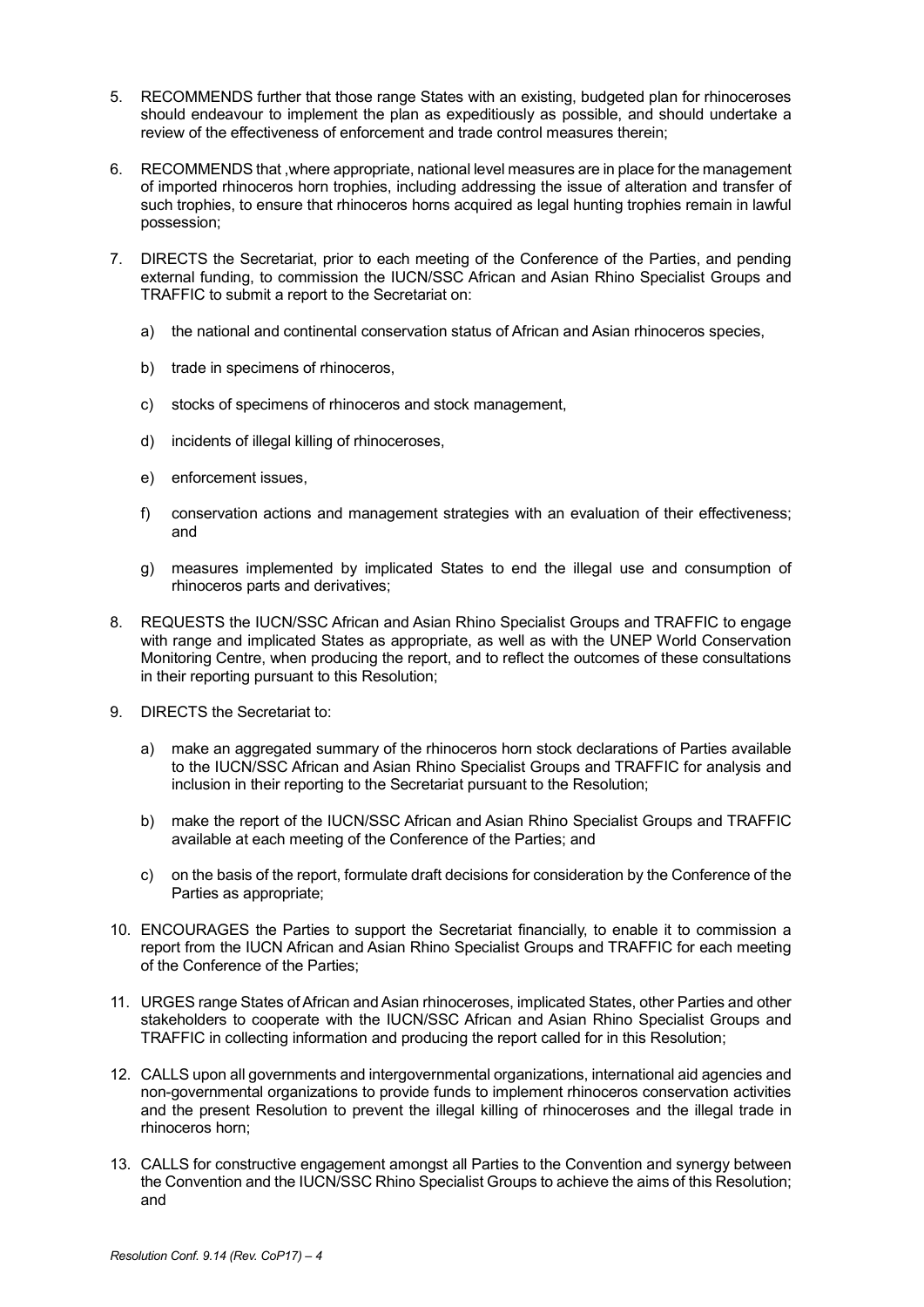#### 14. REPEALS the Resolutions listed hereunder:

- a) Resolution Conf. 3.11 (New Delhi, 1981) *Trade in Rhinoceros Horn*; and
- b) Resolution Conf. 6.10 (Ottawa, 1987) *Trade in Rhinoceros Products*.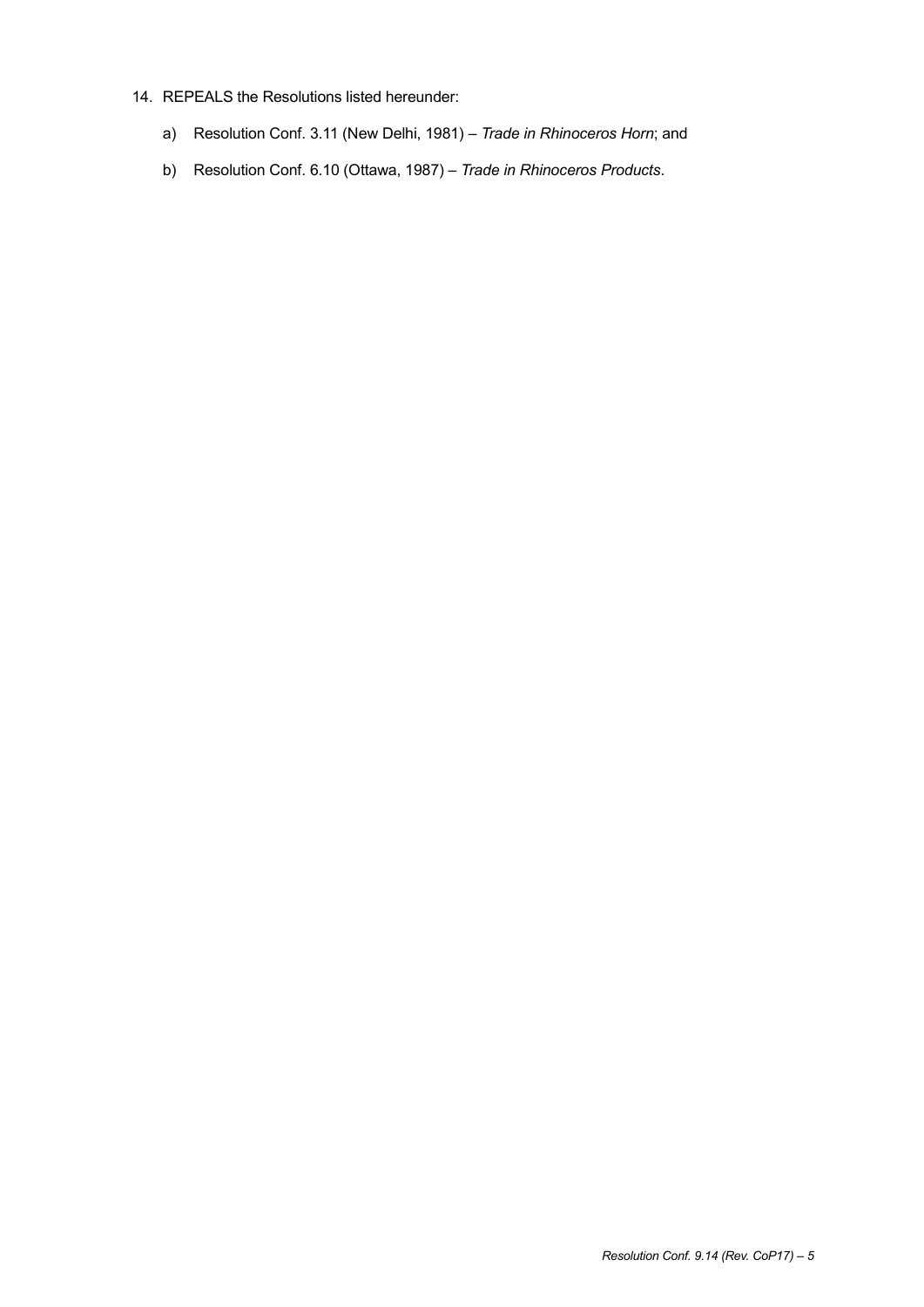#### **Form for collection and sharing of data on rhinoceros horn seizures and on samples for forensic analysis**

This form consists of six pages and is divided into Parts A, B and C. Please complete all three parts.

It has been developed to assist authorities to immediately bring every seizure of rhinoceros specimens that illegally entered their territories to the attention of authorities in countries of origin, transit or destination of such specimens, to where appropriate, enable follow-up investigations to take place in these countries. For this purpose, Parts A, B and C.1 of this form should be completed when a seizure of illegally traded rhinoceros specimens is made. Parts A and B of this form should be used for law enforcement purposes only, and be used to, where appropriate, share information between agencies responsible for law enforcement, such as police and customs. If the country of origin, transit or destination cannot be determined, the completed form can, if deemed appropriate, be sent to the CITES Secretariat.

Parts C.1 and C.2 of this form should also be completed if samples are collected from seized rhinoceros specimens for forensic analysis. In this case, parts C.1 and C.2 should be completed and sent to the laboratory where the analysis will be conducted, together with the collected samples.

| Place of seizure (e.g. airport name, residential address, etc.): ________________ |
|-----------------------------------------------------------------------------------|
|                                                                                   |
|                                                                                   |
|                                                                                   |
|                                                                                   |
|                                                                                   |
|                                                                                   |
|                                                                                   |
| Contact officer (name, telephone number, email, address): ______________________  |
|                                                                                   |
|                                                                                   |
|                                                                                   |
|                                                                                   |

## **Part A**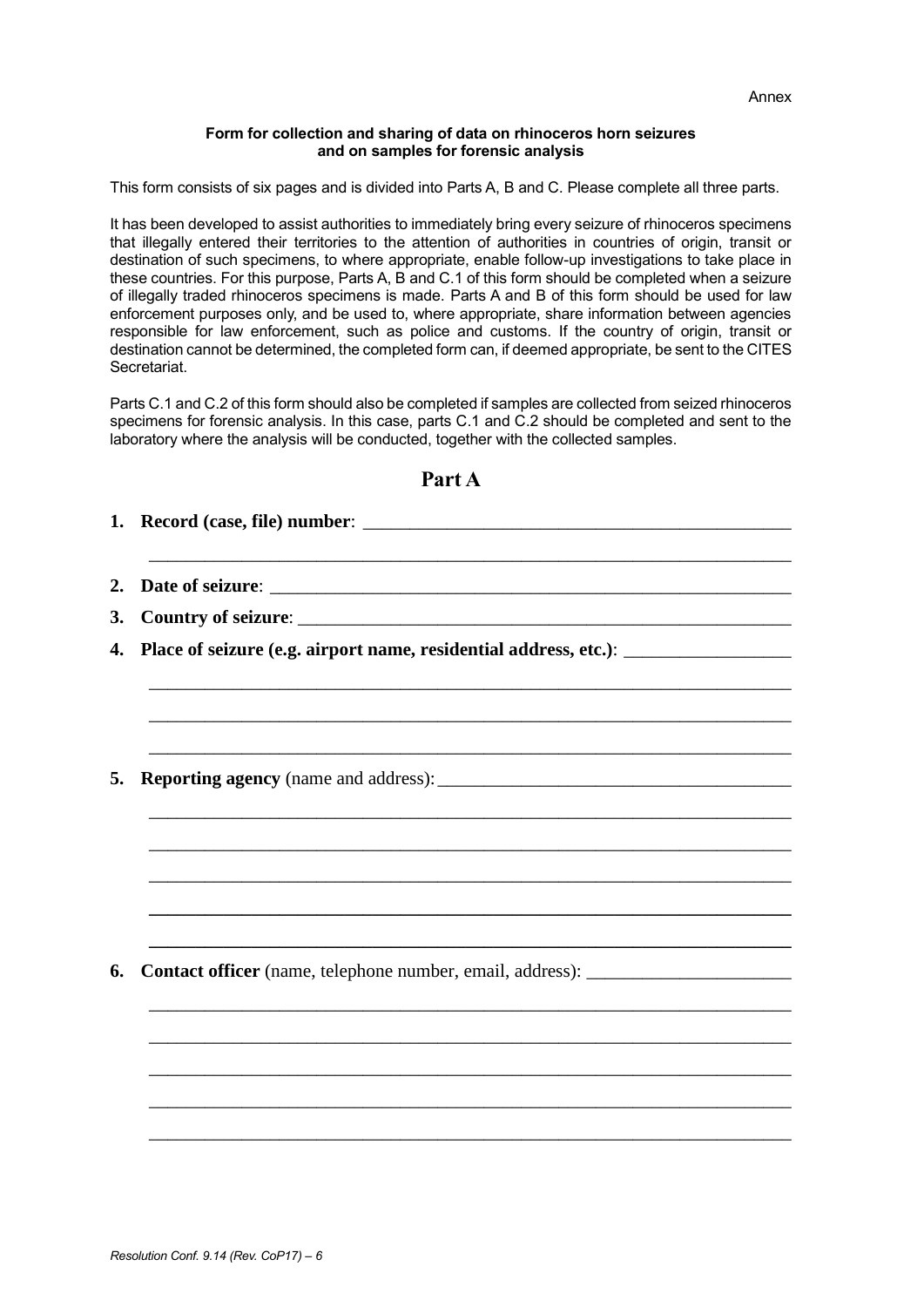|    | <b>7. Reason for seizure</b> ( <i>please tick</i> ): Illegal: Export $\Box$ Re-export $\Box$  |
|----|-----------------------------------------------------------------------------------------------|
|    | Import $\Box$ Transit $\Box$ Possession $\Box$ (Offer for) Sale $\Box$                        |
|    | Other (specify) $\Box$                                                                        |
|    |                                                                                               |
|    |                                                                                               |
| 8. |                                                                                               |
| 9. |                                                                                               |
|    |                                                                                               |
|    |                                                                                               |
|    |                                                                                               |
|    |                                                                                               |
|    |                                                                                               |
|    | <b>11. Means of transport</b> (please tick): Air $\Box$ Land $\Box$ Post/Courier $\Box$       |
|    | Sea $\Box$<br>Other $\Box$ If your answer is "other", please specify:                         |
|    |                                                                                               |
|    |                                                                                               |
|    |                                                                                               |
|    |                                                                                               |
|    | <b>12. Accompanying documentation</b> ( <i>please tick</i> ): None $\Box$<br>Falsified $\Box$ |
|    | Other $\Box$<br>If your answer is "other", please specify:                                    |
|    |                                                                                               |
|    |                                                                                               |
|    |                                                                                               |
|    |                                                                                               |
|    |                                                                                               |
|    |                                                                                               |
|    |                                                                                               |

-

<sup>1</sup> If the country(ies) of origin, transit or destination is not known, please state **Unknown**, otherwise please state whether the country(ies) mentioned is the **Known** or **Suspected** country(ies) of origin, transit or destination.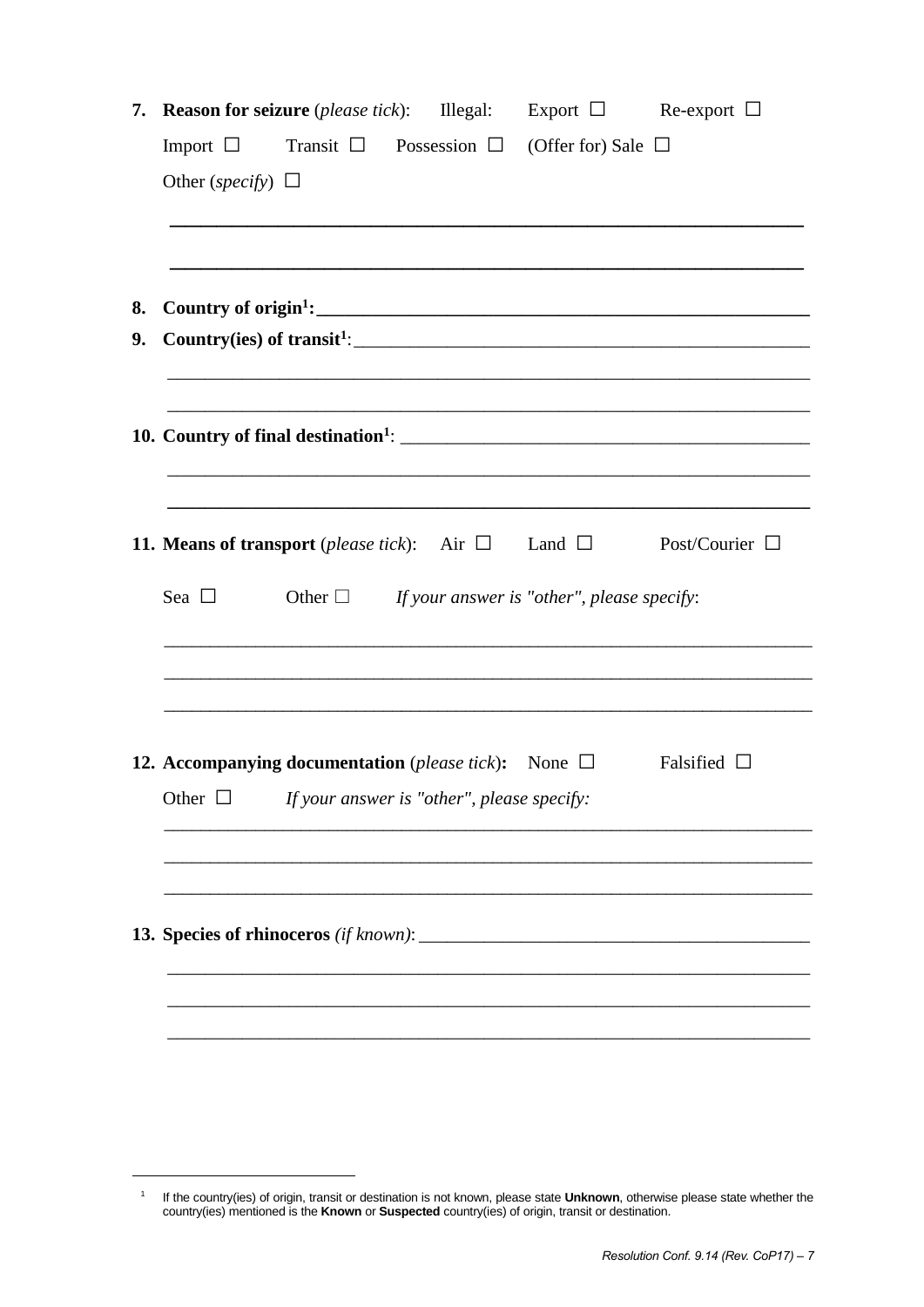|                          | <b>Number of horns</b>  | Weight (kg/g) |
|--------------------------|-------------------------|---------------|
| Whole raw horn           |                         |               |
|                          | <b>Number of pieces</b> | Weight (kg/g) |
| Worked horn <sup>2</sup> |                         |               |
| <b>Pieces of horn</b>    |                         |               |
| <b>Skin</b>              |                         |               |
|                          |                         | Weight (kg/g) |
| <b>Powdered horn</b>     |                         |               |
|                          |                         | Weight (kg/g) |
| <b>Other</b>             |                         |               |

## **14. Type of rhinoceros specimen<sup>1</sup> and quantity**:

l

<sup>1</sup> For "Worked horn", " Powdered horn" and "Other", please provide detailed information about what was seized in Part B under Additional information.

<sup>&</sup>lt;sup>2</sup> Worked horn should be interpreted to mean rhinoceros horn that has been carved, shaped or processed into a product, for example into a libation cup, jewellery, etc.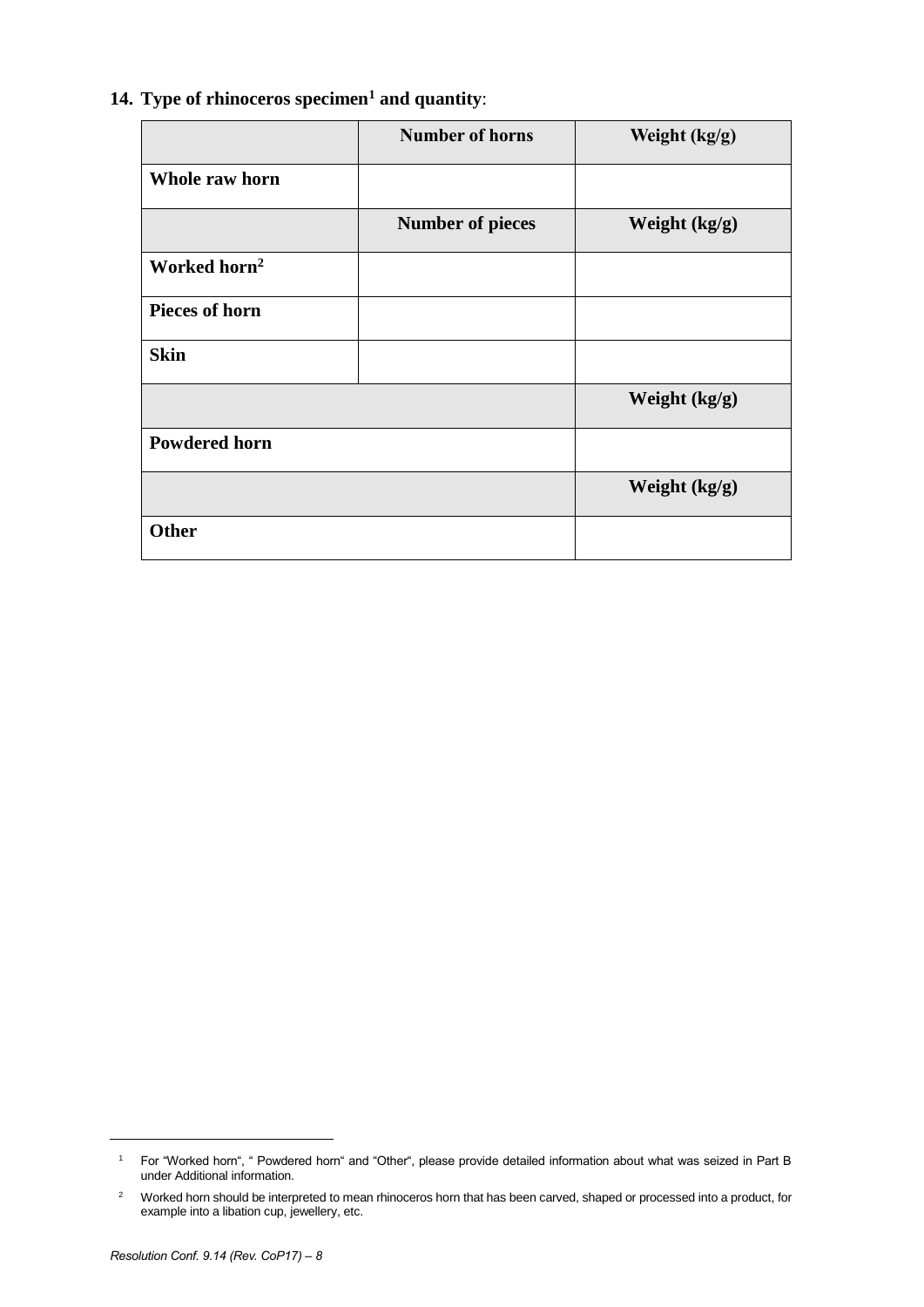# Part B

| 15. Record (case, file) number (as provided in Part A): _________________________ |                                                                                                                                                    |                                                                                                                       |
|-----------------------------------------------------------------------------------|----------------------------------------------------------------------------------------------------------------------------------------------------|-----------------------------------------------------------------------------------------------------------------------|
|                                                                                   | Particulars of arrested offender included below                                                                                                    | $\mathsf{L}$                                                                                                          |
|                                                                                   | Particulars of suspected offender included below                                                                                                   | $\Box$                                                                                                                |
|                                                                                   | No information about offenders available                                                                                                           | $\perp$                                                                                                               |
|                                                                                   | Other                                                                                                                                              |                                                                                                                       |
|                                                                                   |                                                                                                                                                    |                                                                                                                       |
|                                                                                   |                                                                                                                                                    |                                                                                                                       |
|                                                                                   |                                                                                                                                                    |                                                                                                                       |
|                                                                                   |                                                                                                                                                    | <u> 1980 - Johann Stoff, deutscher Stoff, der Stoff, der Stoff, der Stoff, der Stoff, der Stoff, der Stoff, der S</u> |
|                                                                                   | Identity of person(s) involved: $1$                                                                                                                |                                                                                                                       |
| a)                                                                                |                                                                                                                                                    |                                                                                                                       |
| b)                                                                                |                                                                                                                                                    |                                                                                                                       |
| $\mathbf{c})$                                                                     | Alias(es)                                                                                                                                          |                                                                                                                       |
| d)                                                                                |                                                                                                                                                    |                                                                                                                       |
| e)                                                                                |                                                                                                                                                    |                                                                                                                       |
| $\mathbf{f}$                                                                      |                                                                                                                                                    |                                                                                                                       |
| g)                                                                                |                                                                                                                                                    |                                                                                                                       |
| h)                                                                                |                                                                                                                                                    |                                                                                                                       |
|                                                                                   |                                                                                                                                                    |                                                                                                                       |
|                                                                                   | ,我们也不能在这里的时候,我们也不能在这里的时候,我们也不能在这里的时候,我们也不能会不能会不能会不能会不能会不能会不能会。<br>第2012章 我们的时候,我们的时候,我们的时候,我们的时候,我们的时候,我们的时候,我们的时候,我们的时候,我们的时候,我们的时候,我们的时候,我们的时候,我 |                                                                                                                       |
| $\ddot{1}$                                                                        |                                                                                                                                                    |                                                                                                                       |
| j)                                                                                | Other information (telephone number, vehicle, etc.) ____________________________                                                                   |                                                                                                                       |
|                                                                                   |                                                                                                                                                    |                                                                                                                       |
|                                                                                   |                                                                                                                                                    |                                                                                                                       |
|                                                                                   |                                                                                                                                                    |                                                                                                                       |

<sup>&</sup>lt;sup>1</sup> Please complete a separate copy of this page for each person.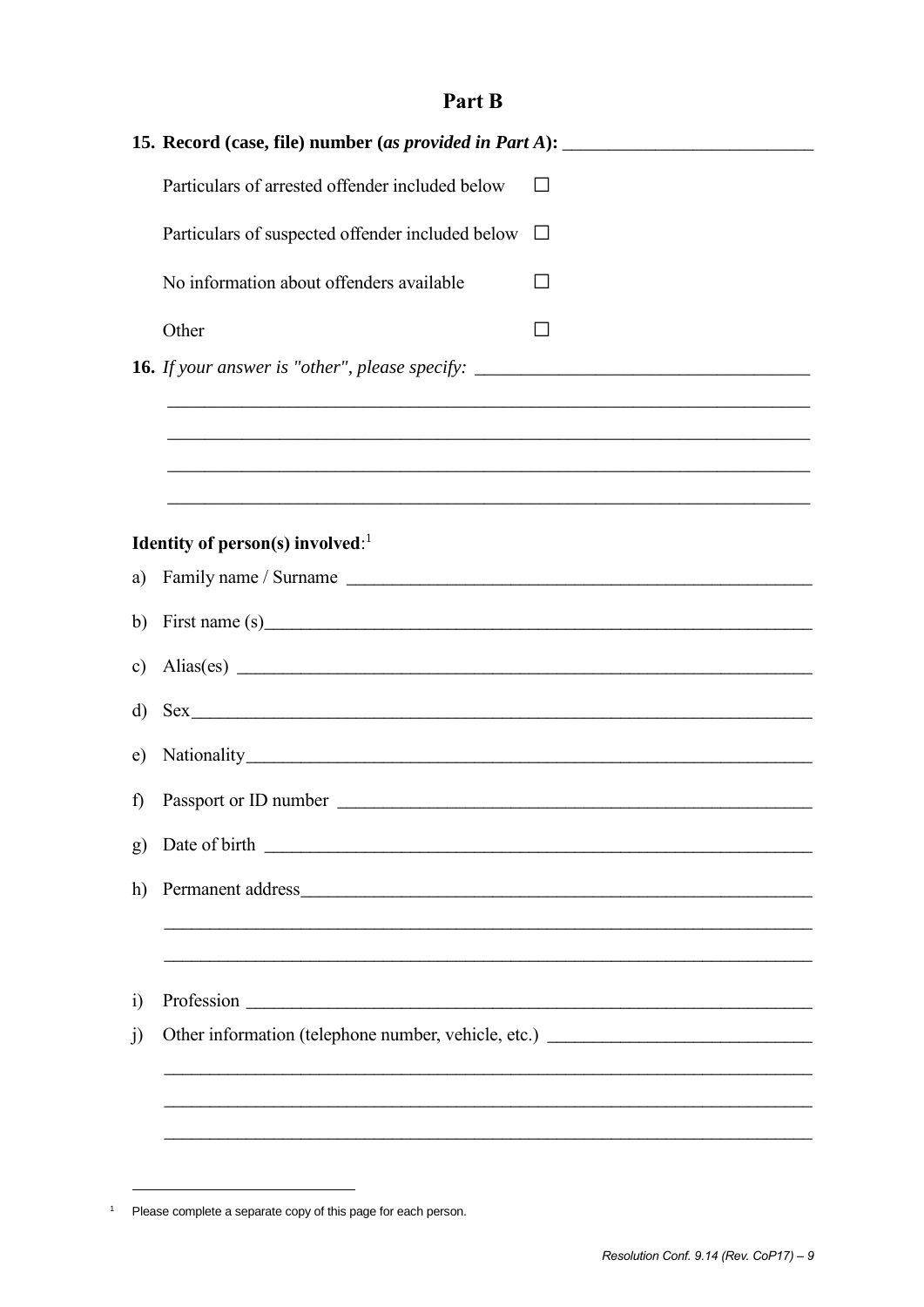k) Subject's role in the offence, e.g. unknown, courier, dealer, etc.

### **Method of discovery:**

Circumstances under which the seizure was made and method of discovery, e.g. a random check, a long term investigation, X-ray, house search, road check etc.

### Modus operandi

Technique of concealment, type of packaging, etc.

### **Additional information**

Please provide any additional information concerning the seizure deemed to be relevant, for example if there is a connection to other cases, for worked horn, what types of items were seized, e.g. libation cup, jewellery, etc.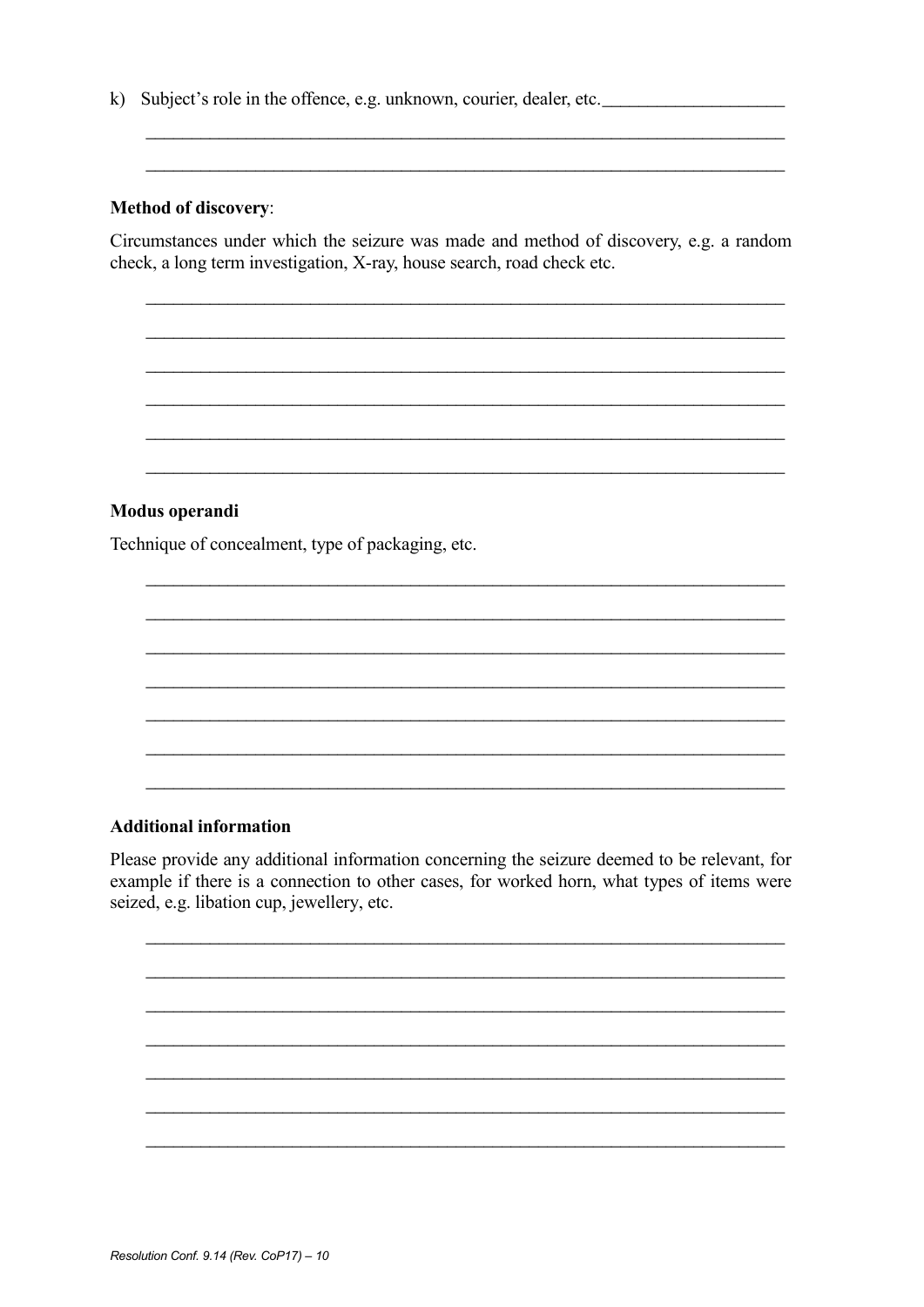## **Part C**

| Record (case, file)<br>number<br>(as provided in Part $A$ ) |                                                                                            |  |  |
|-------------------------------------------------------------|--------------------------------------------------------------------------------------------|--|--|
|                                                             | Note:                                                                                      |  |  |
|                                                             | Please complete a separate copy of this page for each whole raw rhinoceros horn<br>seized. |  |  |

- For worked horn, pieces of horn, skin, powdered horn or other specimens, please include as an Annex to Part C, detailed information about what was seized and, as applicable, information on the weight, length, breadth and height of each seized item.
- Please provide information about any marks, microchip number(s), or any other relevant information about the seized specimens, where available.
- Include a photograph of each seized rhinoceros specimen.



**Part C.1**

*\* If possible, check whether a microchip is present in the horn by using an appropriate microchip reader.*

-

Please refer to the image for guidance on the measurement of the front and back horn for outer length, inner length and circumference.